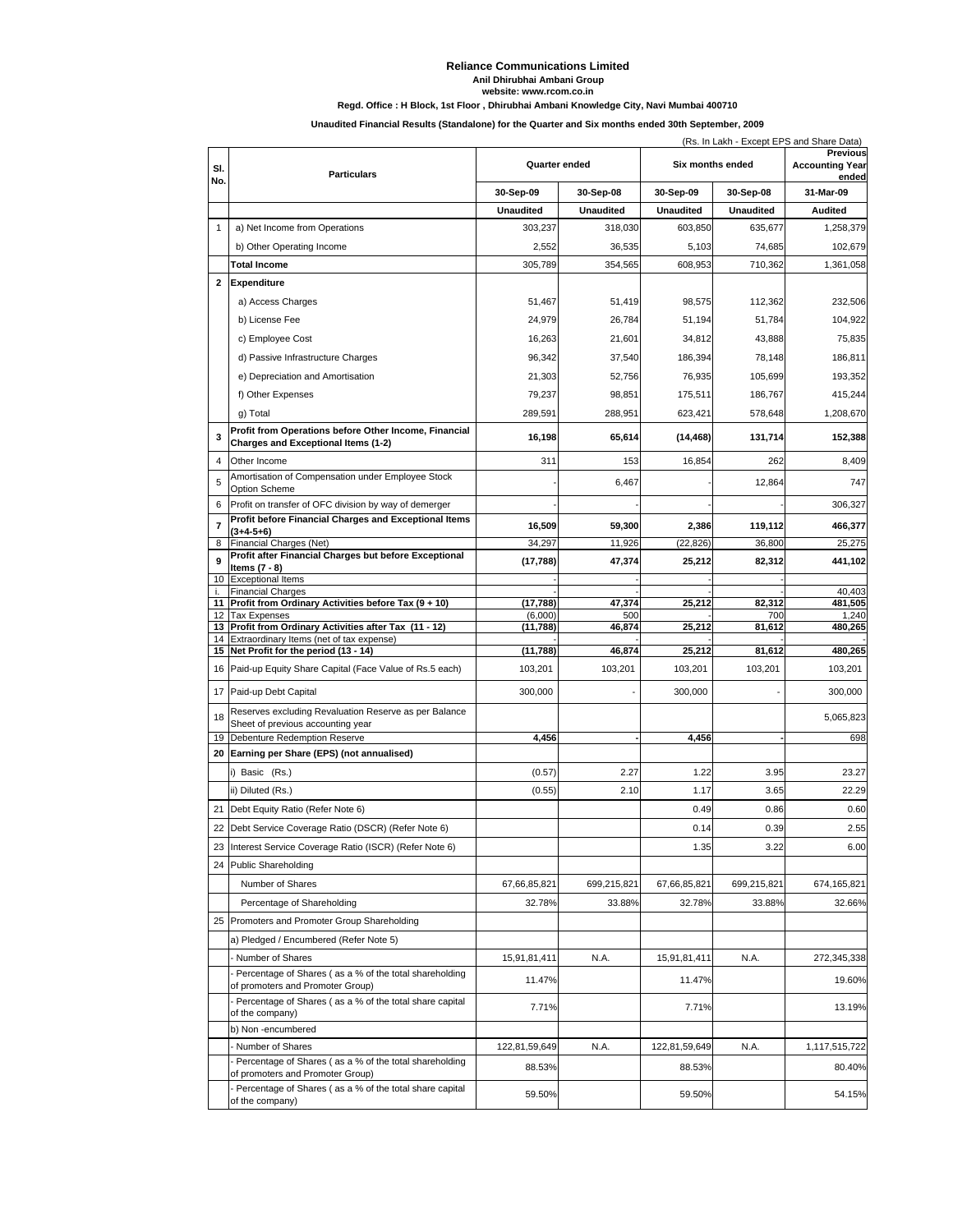|            |                                                                                 |                  |                  | (Rs. In Lakh - Except EPS and Share Data) |                  |                                             |  |
|------------|---------------------------------------------------------------------------------|------------------|------------------|-------------------------------------------|------------------|---------------------------------------------|--|
| SI.<br>No. | <b>Particulars</b>                                                              | Quarter ended    |                  | Six months ended                          |                  | Previous<br><b>Accounting Year</b><br>ended |  |
|            |                                                                                 | 30-Sep-09        | 30-Sep-08        | 30-Sep-09                                 | 30-Sep-08        | 31-Mar-09                                   |  |
|            |                                                                                 | <b>Unaudited</b> | <b>Unaudited</b> | <b>Unaudited</b>                          | <b>Unaudited</b> | <b>Audited</b>                              |  |
| 26         | <b>Segment Revenue</b>                                                          |                  |                  |                                           |                  |                                             |  |
|            | a) Wireless                                                                     | 246,045          | 272,077          | 493,715                                   | 553,731          | 1,058,970                                   |  |
|            | b) Global                                                                       | 94,793           | 108,688          | 190,193                                   | 205,042          | 417,958                                     |  |
|            | c) Broadband                                                                    | 40,978           | 42,223           | 82,775                                    | 81,333           | 166,131                                     |  |
|            | d) Others / Unallocated                                                         | (2, 488)         | 153              | 54                                        | 262              | 8,409                                       |  |
|            |                                                                                 |                  |                  |                                           |                  |                                             |  |
|            | <b>Total</b>                                                                    | 379,328          | 423,141          | 766,737                                   | 840,368          | 1,651,468                                   |  |
|            | Less: Inter segment revenue                                                     | (73, 228)        | (68, 423)        | (140, 930)                                | (129, 744)       | (282,001)                                   |  |
|            |                                                                                 |                  |                  |                                           |                  |                                             |  |
|            | <b>Net Income from Operations</b>                                               | 306,100          | 354,718          | 625,807                                   | 710,624          | 1,369,467                                   |  |
|            | 27 Segment Results                                                              |                  |                  |                                           |                  |                                             |  |
|            | Profit / (Loss) before Tax and Financial Charges from<br>each segment           |                  |                  |                                           |                  |                                             |  |
|            | a) Wireless                                                                     | 19,962           | 36,527           | 18,039                                    | 64,879           | 93,240                                      |  |
|            | b) Global                                                                       | 11.667           | 24,245           | 16,007                                    | 45,488           | 51,304                                      |  |
|            | c) Broadband                                                                    | 951              | 12,585           | (976)                                     | 25,348           | 50,623                                      |  |
|            | d) Others / Unallocated                                                         | (16, 071)        | (7,590)          | (30, 684)                                 | (3,739)          | (34, 370)                                   |  |
|            | <b>Total</b>                                                                    | 16,509           | 65,767           | 2,386                                     | 131,976          | 160,797                                     |  |
|            | Less: Amortisation of Compensation under Employee<br><b>Stock Option Scheme</b> |                  | 6,467            |                                           | 12,864           | 747                                         |  |
|            | Less: Financial Charges (Net)                                                   | 34,297           | 11,926           | (22, 826)                                 | 36,800           | 25,275                                      |  |
|            | Add: Profit on transfer of OFC division by way of<br>demerger                   |                  |                  |                                           |                  | 306,327                                     |  |
|            | Add: Exceptional Items - Financial charges                                      |                  |                  |                                           |                  | 40,403                                      |  |
|            | <b>Total Profit before Tax</b>                                                  | (17, 788)        | 47,374           | 25,212                                    | 82,312           | 481,505                                     |  |
|            |                                                                                 |                  |                  |                                           |                  |                                             |  |
| 28         | <b>Capital Employed</b>                                                         |                  |                  |                                           |                  |                                             |  |
|            | (Segment assets - Segment liabilities)                                          |                  |                  |                                           |                  |                                             |  |
|            | a) Wireless                                                                     | 2,763,446        | 1,807,584        | 2,763,446                                 | 1,807,584        | 2,977,867                                   |  |
|            | b) Global                                                                       | 110,777          | 265,647          | 110,777                                   | 265,647          | 205,056                                     |  |
|            | c) Broadband                                                                    | 260,171          | 317,196          | 260,171                                   | 317,196          | 301,870                                     |  |
|            | d) Others / Unallocated<br>Total                                                | 4,505,181        | 2,348,738        | 4,505,181                                 | 2,348,738        | 4,774,597                                   |  |
|            |                                                                                 | 7,639,575        | 4,739,165        | 7,639,575                                 | 4,739,165        | 8,259,390                                   |  |

#### **Segment wise Revenue, Results and Capital Employed**